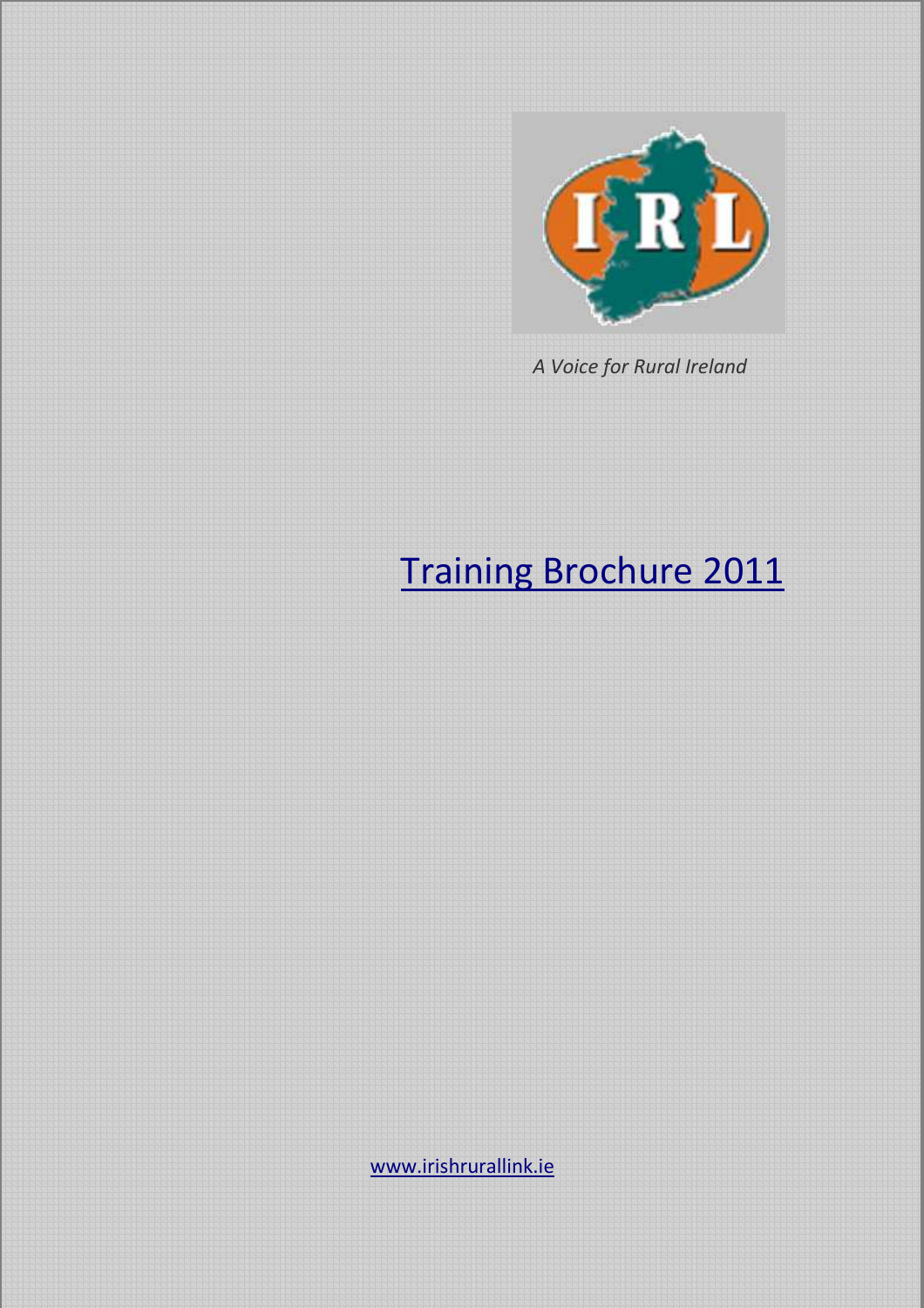#### **About Irish Rural Link**



Irish Rural Link (IRL) was formed in 1991 to act as a national network of organisations and individuals campaigning for sustainable rural development in Ireland and Europe. IRL is a non-profit organisation representing over 300 community groups with a combined membership of 25,000.

#### **Vision Statement**

- To create vibrant, inclusive and sustainable rural communities that will contribute to an equitable and just society
- To influence national and European development policies and programmes in favour of those who are marginalised as a result of poverty and social exclusion in rural areas

#### **Commitment to Lifelong Learning**

IRL is actively committed to advancing rural interests and opportunities through research and education. We are presently involved in a trans-European Life Long Learning Partnership called "50+" The project brings together partners from ten European countries with the aim of lifting the barriers to adult's participation and learning process in rural areas.

Through our role in "50+" we are continuing to develop expertise in European models of best practice in community development, educational tools and microfinance. "50+" is co-financed by the European Commission within the *Learning Partnerships* action of the *Grundtvig sub-programme*, as part of the *Lifelong Learning Programme 2007-2013*





**Education and Culture DG** 

**Lifelong Learning Programme**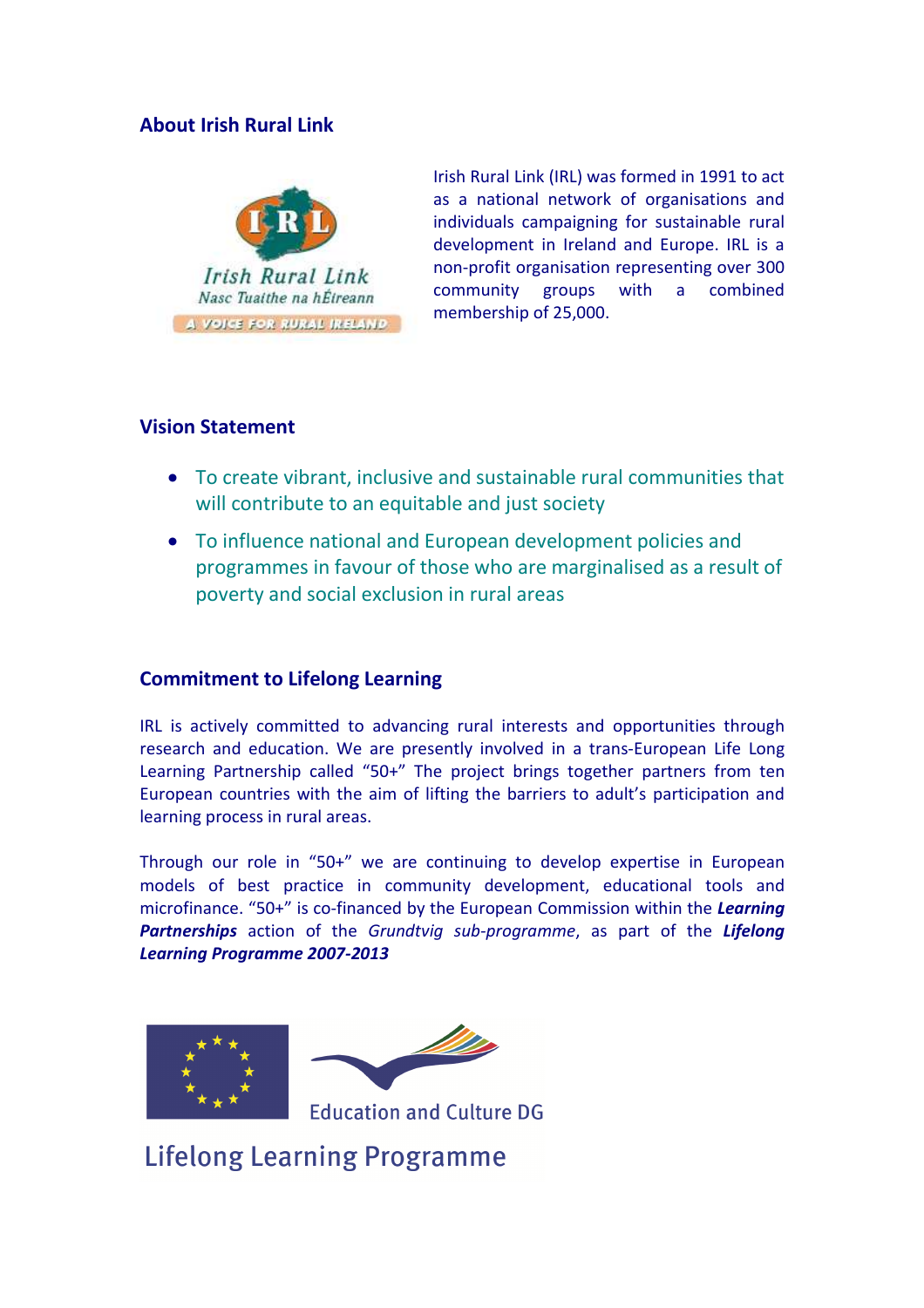### **Training with IRL**

In order to advance the interests of our members Irish Rural Link has developed and delivered a number of training courses to our members. We have now developed a broad choice of training opportunities which cater for the training and education needs of rural enterprises, community and voluntary groups with an interest in rural development.

#### **We offer:**

- Courses available on demand\*
- Small class sizes
- Interactive learning methodologies
- Competitive rates for groups
- Skilled and experienced trainers
- Comprehensive training materials and handbooks

\*subject to minimum numbers and availability

#### **Meeting your training needs**

Funding assistance may be available for community and voluntary organisations. Our staff can provide information and assistance in obtaining grants for training costs. Our flexible approach means that tailor made courses can be arranged to suit your specific training needs. Groups or trainees can select a combination of modules depending on the time they have to dedicate to training. Course times are flexible, evening or day courses may be arranged subject to numbers.



"*I found it to be an engrossing and enlightening experience and one which I would recommend to any burgeoning or established community organisations anywhere in the country" David Kerins, Treasurer, Kilmicheal Parish Resource Centre*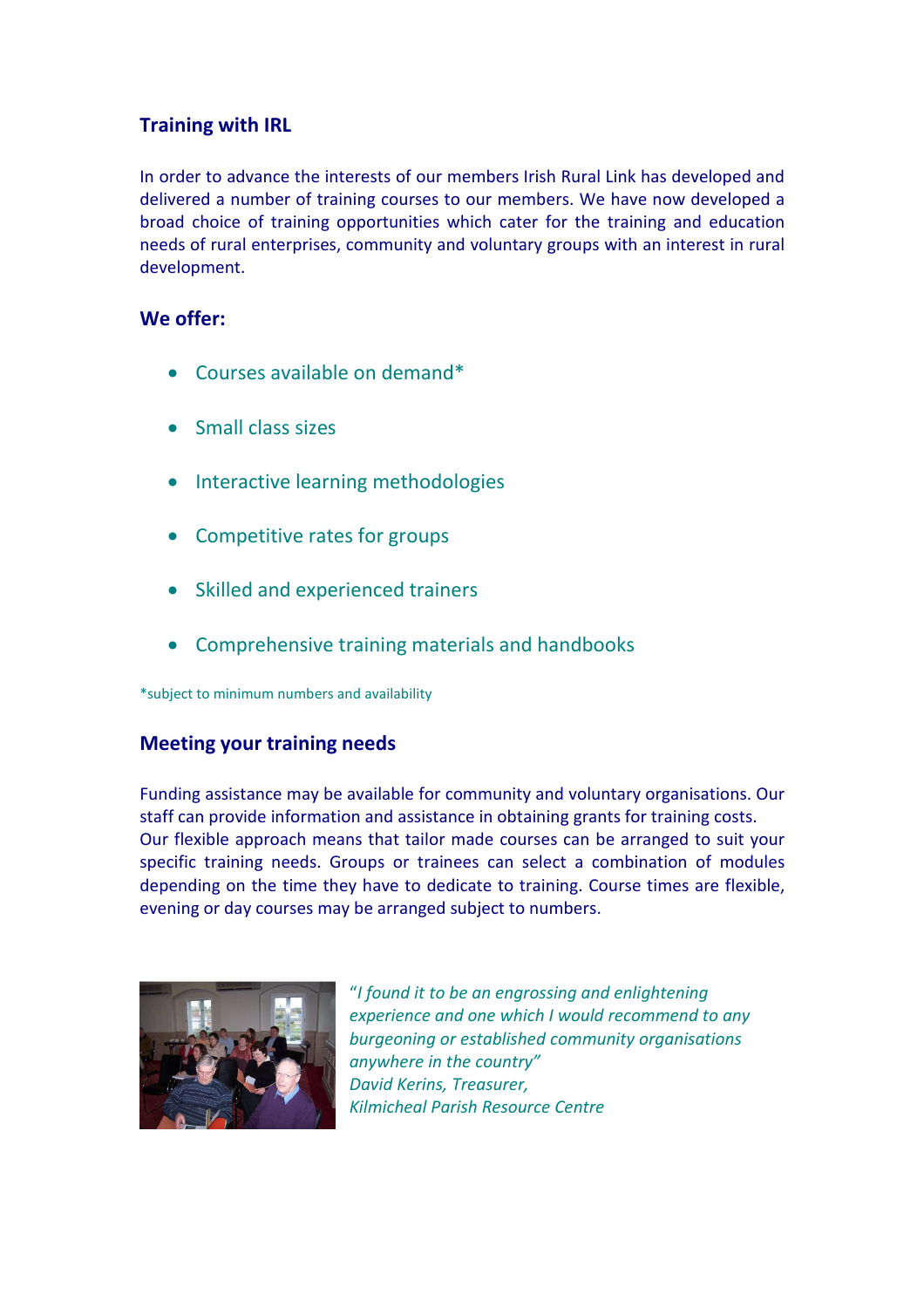# **Training Facilities**

 $\overline{a}$ Irish Rural Link Vational Rural Laws Training Centre Officially Opened By Eamon Ó Cuiv T.D. or Community, Rural and Gaelteacht Affairs & The Islands  $17<sup>th</sup>$  October 2003

The National Rural Development and Training Centre officially opened its doors in October 2003. This facility is home to Irish Rural Link staff offices and our state of the art training facilities.

### **We offer:**

- Flexible, modern training rooms Ample free car parking
- DVD, video and projector facilities Induction loop system
- Wireless high speed internet Wheelchair accessibility
- Canteen facilities
- 
- 
- 

#### **Location**

The IRL training centre is strategically located in the heart of the midlands at Moate Business Park Co. Westmeath at Exit 6 of the M6 Dublin – Galway Motorway.

**IRL can also come to you and deliver training in your local area!** 

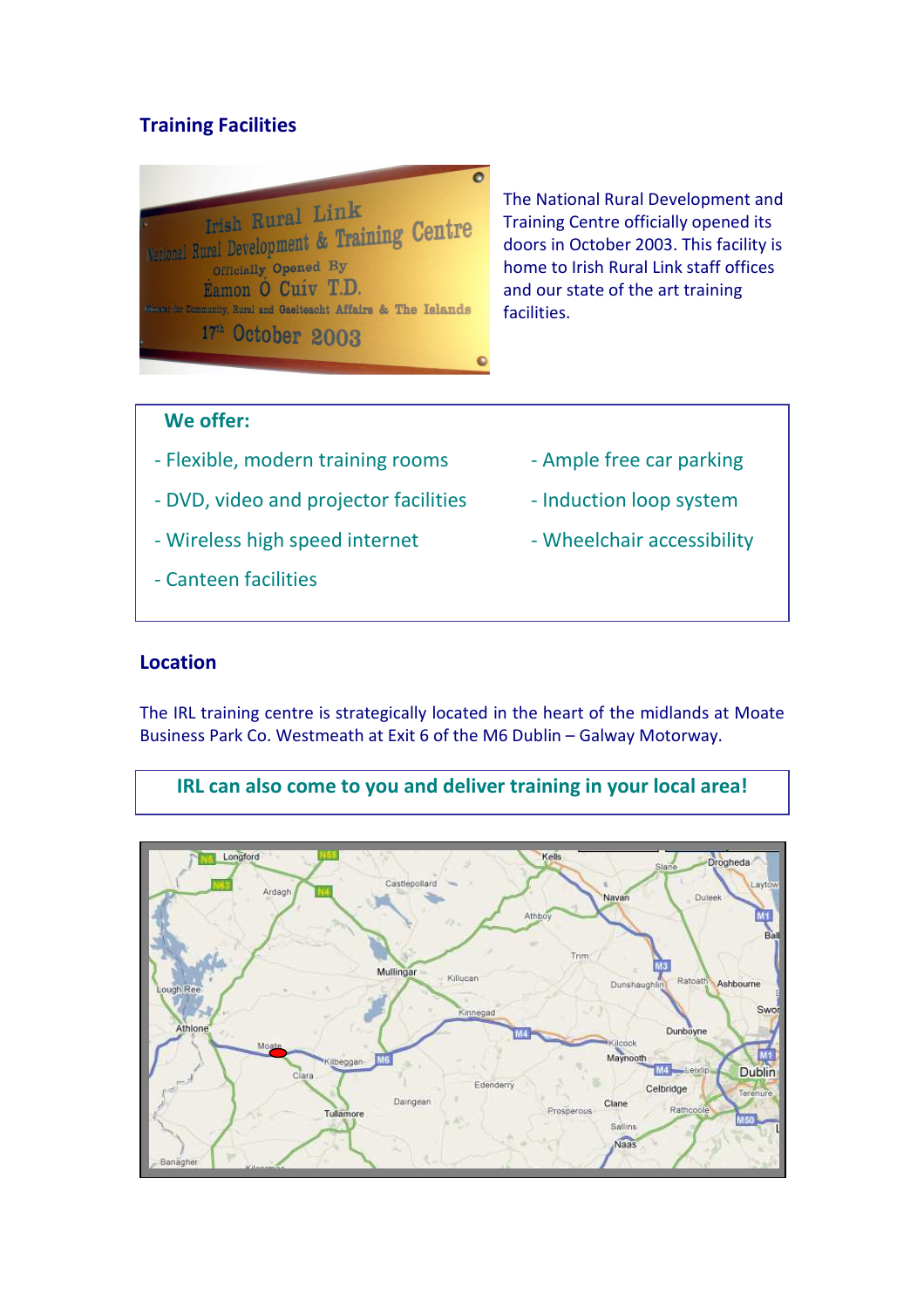#### **Skills for Community & Enterprise**



Survival of rural based organisations depends on having skills to manage core activities in an efficient way. The expertise of our staff has proven invaluable for many groups who encounter barriers due to remoteness, funding and finance, or effective management.

### **We offer: Modules in Skills for Community & Enterprise**

- **Train the Trainer (FETAC)**
- **Media and Communications**
- **Policy and Advocacy Skills**
- **Making the Planning System work for your Community**

**\_\_\_\_\_\_\_\_\_\_\_\_\_\_\_\_\_\_\_\_\_\_\_\_\_\_\_\_\_\_\_\_\_\_\_\_\_\_\_\_\_\_\_\_\_\_\_\_\_\_\_\_\_\_\_\_\_\_\_**

**\_\_\_\_\_\_\_\_\_\_\_\_\_\_\_\_\_\_\_\_\_\_\_\_\_\_\_\_\_\_\_\_\_\_\_\_\_\_\_\_\_\_\_\_\_\_\_\_\_\_\_\_\_\_\_\_\_\_\_** 

- **Community Organisation**
- **Engagement of Volunteers**
- **Finance and Fundraising in Communities**
- **Community Needs and Resource Analysis**
- **Strategic Planning and Evaluation Skills**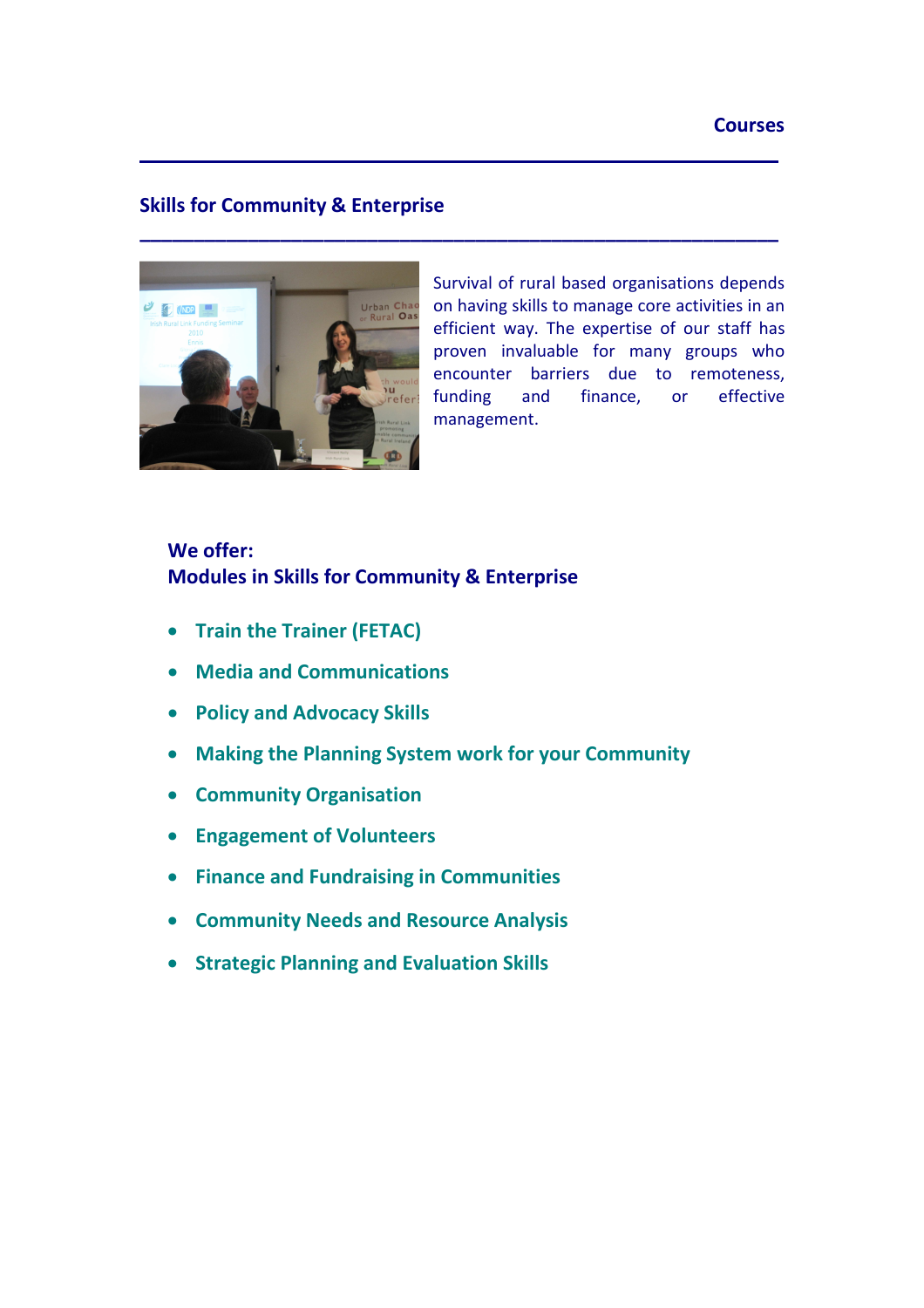#### **Community Powerdown**



#### **Training for Leadership, Livelihoods and Local Resilience**

Irish Rural Link, in collaboration with Cultivate (www.cultivate.ie), developed the *"Community Powerdown"* Programme in order to progress towards sustainable rural lifestyles and resilient communities.

 The objective of this course is to nurture community leadership in sustainability and support a strategic shift towards global citizenship, ecological thinking and local resilience. The full *Powerdown* programme consists of ten complete modules normally delivered over ten sessions lasting 2.5 hours each. We also offer a one-day introductory course covering the crucial elements of the community powerdown programme.

**\_\_\_\_\_\_\_\_\_\_\_\_\_\_\_\_\_\_\_\_\_\_\_\_\_\_\_\_\_\_\_\_\_\_\_\_\_\_\_\_\_\_\_\_\_\_\_\_\_\_\_\_\_\_\_\_\_\_\_**

**\_\_\_\_\_\_\_\_\_\_\_\_\_\_\_\_\_\_\_\_\_\_\_\_\_\_\_\_\_\_\_\_\_\_\_\_\_\_\_\_\_\_\_\_\_\_\_\_\_\_\_\_\_\_\_\_\_\_\_**

### **We offer: Modules in Community Powerdown**

- **The Challenge Ahead: Climate, Energy Sustainability**
- **The Power of Community: Social Capital, Resilience and the Local Economy**
- **It's all connected: Whole Systems Thinking and Permaculture**
- **Rethinking Energy: Conservation, Curtailment, Efficiency and Appropriate Technology**
- **Getting Around: Transport and Mobility**
- **Deconstructing Dinner: Food Miles, Trade and Food Systems**
- **Shelter: Future Proofing Our Homes and Buildings**
- **Energy Descent Pathways: Post Carbon Cities, Transition Towns and Eco Villages**
- **Global Citizenship: Engaging Locally, Acting Globally**
- **Opportunities for Change: Where do we go from here? Communication and Livelihoods**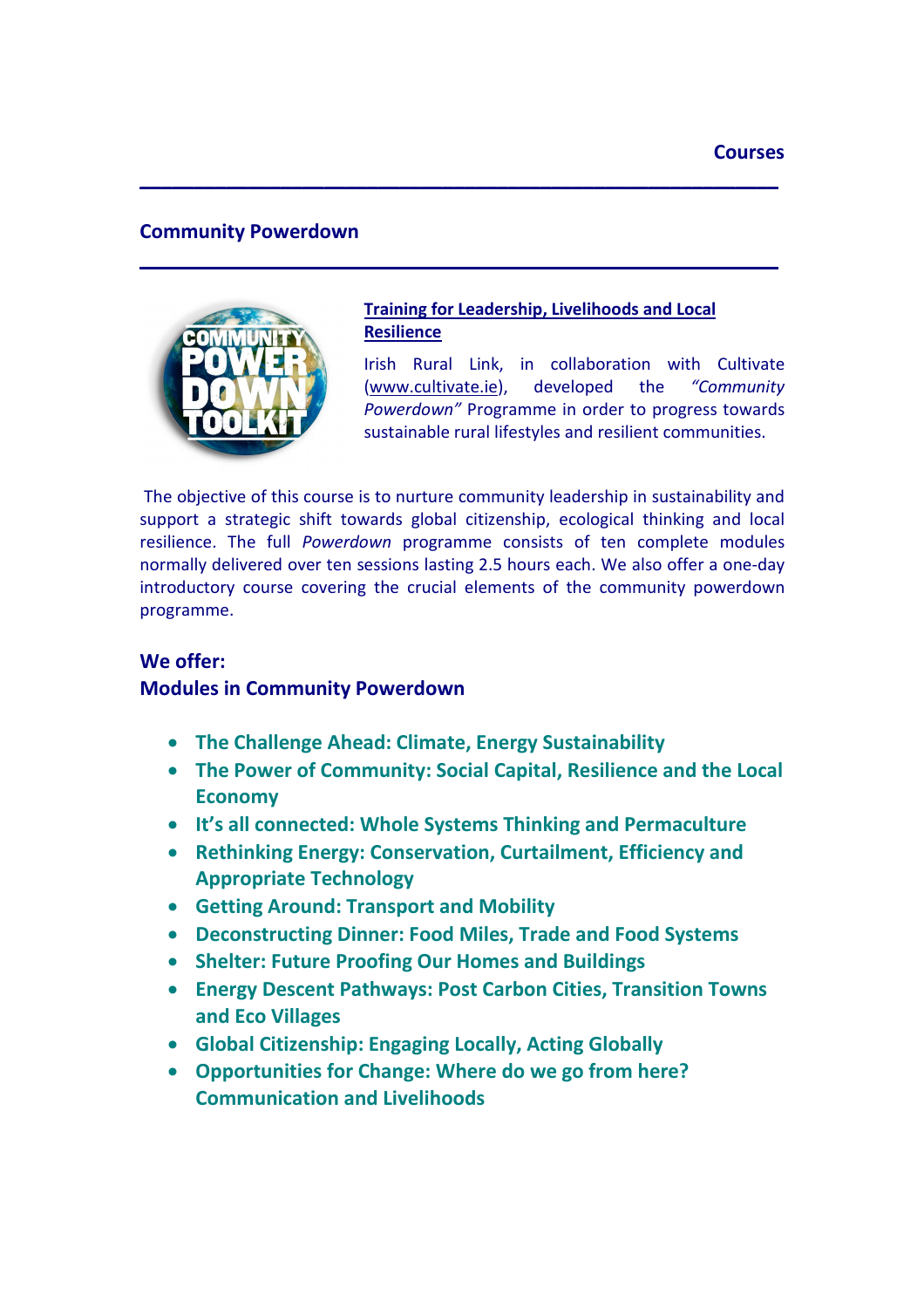# **Community Development (FETAC Modules)**

**\_\_\_\_\_\_\_\_\_\_\_\_\_\_\_\_\_\_\_\_\_\_\_\_\_\_\_\_\_\_\_\_\_\_\_\_\_\_\_\_\_\_\_\_\_\_\_\_\_\_\_\_\_\_\_\_\_\_\_**

**\_\_\_\_\_\_\_\_\_\_\_\_\_\_\_\_\_\_\_\_\_\_\_\_\_\_\_\_\_\_\_\_\_\_\_\_\_\_\_\_\_\_\_\_\_\_\_\_\_\_\_\_\_\_\_\_\_\_\_**



Irish Rural Link is a FETAC registered training provider. We specialise in Community Development, Media and Communications and Train the Trainer.

# **We offer: Modules in Community Development (Level 5)**

| <b>Working With Groups</b>                                 | E20143 |
|------------------------------------------------------------|--------|
| <b>Understanding Community Development</b><br>$\bullet$    | E20144 |
| <b>Community Development Practice</b>                      | E20145 |
| <b>Communications</b>                                      | G20001 |
| <b>Management Committee Skills</b><br>$\bullet$            | E20147 |
| <b>Social Analysis</b>                                     | E20157 |
| <b>Intercultural Studies</b>                               | E20169 |
| <b>Social Studies</b>                                      | G20031 |
| <b>Sustainable Development</b><br>$\bullet$                | L22380 |
| <b>Environmental Studies</b>                               | L21324 |
| <b>Modules in Community Development (Level 6)</b>          |        |
| <b>Community Development Practice</b>                      | E30145 |
| <b>Social Analysis</b><br>$\bullet$                        | E30157 |
| <b>Community Development Theory</b>                        | E30160 |
| <b>Conflict Management</b><br>$\bullet$                    | E30161 |
| <b>Policy Making in Community Development</b><br>$\bullet$ | E30162 |
| <b>Group Work Theory and Practice</b><br>$\bullet$         | E30163 |
| <b>Community Organisation Management</b>                   | E30168 |
| <b>Communications</b>                                      | G20001 |